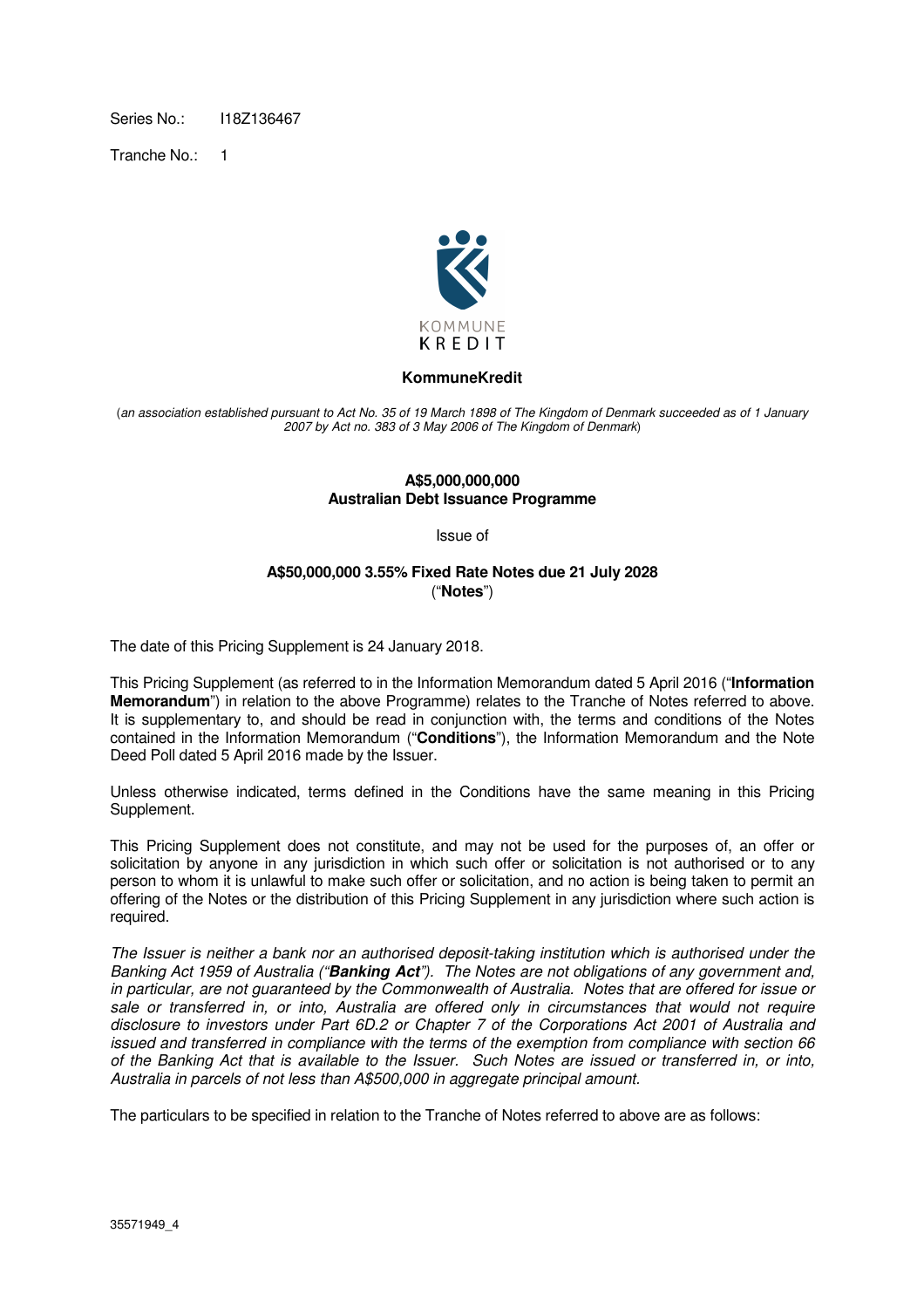| 1  | <b>Issuer</b>                                           | ÷ | KommuneKredit                                                                                                                                                                                                                                                                                                                                                                                                                          |
|----|---------------------------------------------------------|---|----------------------------------------------------------------------------------------------------------------------------------------------------------------------------------------------------------------------------------------------------------------------------------------------------------------------------------------------------------------------------------------------------------------------------------------|
| 2  | <b>Type of Notes</b>                                    | t | <b>Fixed Rate Notes</b>                                                                                                                                                                                                                                                                                                                                                                                                                |
| 3  | Method of Distribution                                  | ÷ | Syndicated Issue                                                                                                                                                                                                                                                                                                                                                                                                                       |
| 4  | Joint Lead Managers                                     | ÷ | J.P. Morgan Securities plc                                                                                                                                                                                                                                                                                                                                                                                                             |
|    |                                                         |   | Royal Bank of Canada (ABN 86 076 940 880)                                                                                                                                                                                                                                                                                                                                                                                              |
| 5  | <b>Dealers</b>                                          | ÷ | J.P. Morgan Securities plc                                                                                                                                                                                                                                                                                                                                                                                                             |
|    |                                                         |   | Royal Bank of Canada                                                                                                                                                                                                                                                                                                                                                                                                                   |
| 6  | Registrar                                               | ÷ | Citigroup Pty Limited (ABN 88 004 325 080)                                                                                                                                                                                                                                                                                                                                                                                             |
| 7  | <b>Issuing and Paying Agent</b>                         |   | <b>Citigroup Pty Limited</b>                                                                                                                                                                                                                                                                                                                                                                                                           |
| 8  | <b>Calculation Agent</b>                                | t | <b>Citigroup Pty Limited</b>                                                                                                                                                                                                                                                                                                                                                                                                           |
| 9  | Series Particulars (Fungibility with<br>other Tranches) | ÷ | Not Applicable                                                                                                                                                                                                                                                                                                                                                                                                                         |
| 10 | Principal Amount of Tranche                             | ÷ | A\$50,000,000                                                                                                                                                                                                                                                                                                                                                                                                                          |
| 11 | <b>Issue Date</b>                                       | ÷ | 29 January 2018                                                                                                                                                                                                                                                                                                                                                                                                                        |
| 12 | <b>Issue Price</b>                                      | ÷ | 99.870% of the Principal Amount of Tranche<br>(plus A\$39,000 in respect of 8 days accrued<br>interest for the period from and including, 21<br>January 2018 to, but excluding, 29 January<br>2018).                                                                                                                                                                                                                                   |
| 13 | Currency                                                | ÷ | Australian dollars ("A\$")                                                                                                                                                                                                                                                                                                                                                                                                             |
| 14 | Denomination                                            | t | A\$1,000,<br>provided<br>that<br>the<br>aggregate<br>consideration payable for the issue and transfer<br>of Notes in Australia will be at least A\$500,000<br>(or its equivalent in an alternative currency and, in<br>either case, disregarding moneys lent by the<br>offeror or its associates) or the offer or invitation<br>does not otherwise require disclosure to investors<br>under Parts 6D.2 or 7.9 of the Corporations Act. |
| 15 | <b>Maturity Date</b>                                    | ÷ | 21 July 2028                                                                                                                                                                                                                                                                                                                                                                                                                           |
| 16 | <b>Record Date</b>                                      | ÷ | As per the Conditions                                                                                                                                                                                                                                                                                                                                                                                                                  |
| 17 | Condition 6 (Fixed Rate Notes) applies                  | ÷ | Yes                                                                                                                                                                                                                                                                                                                                                                                                                                    |
|    | <b>Fixed Coupon Amount</b>                              | ÷ | A\$17.75<br>per<br>Note<br>of A\$1,000<br>specified<br>denomination, payable semi-annually in arrear                                                                                                                                                                                                                                                                                                                                   |
|    | <b>Interest Rate</b>                                    | ÷ | 3.55% per annum                                                                                                                                                                                                                                                                                                                                                                                                                        |
|    | Interest Commencement Date                              | ÷ | 21 January 2018                                                                                                                                                                                                                                                                                                                                                                                                                        |